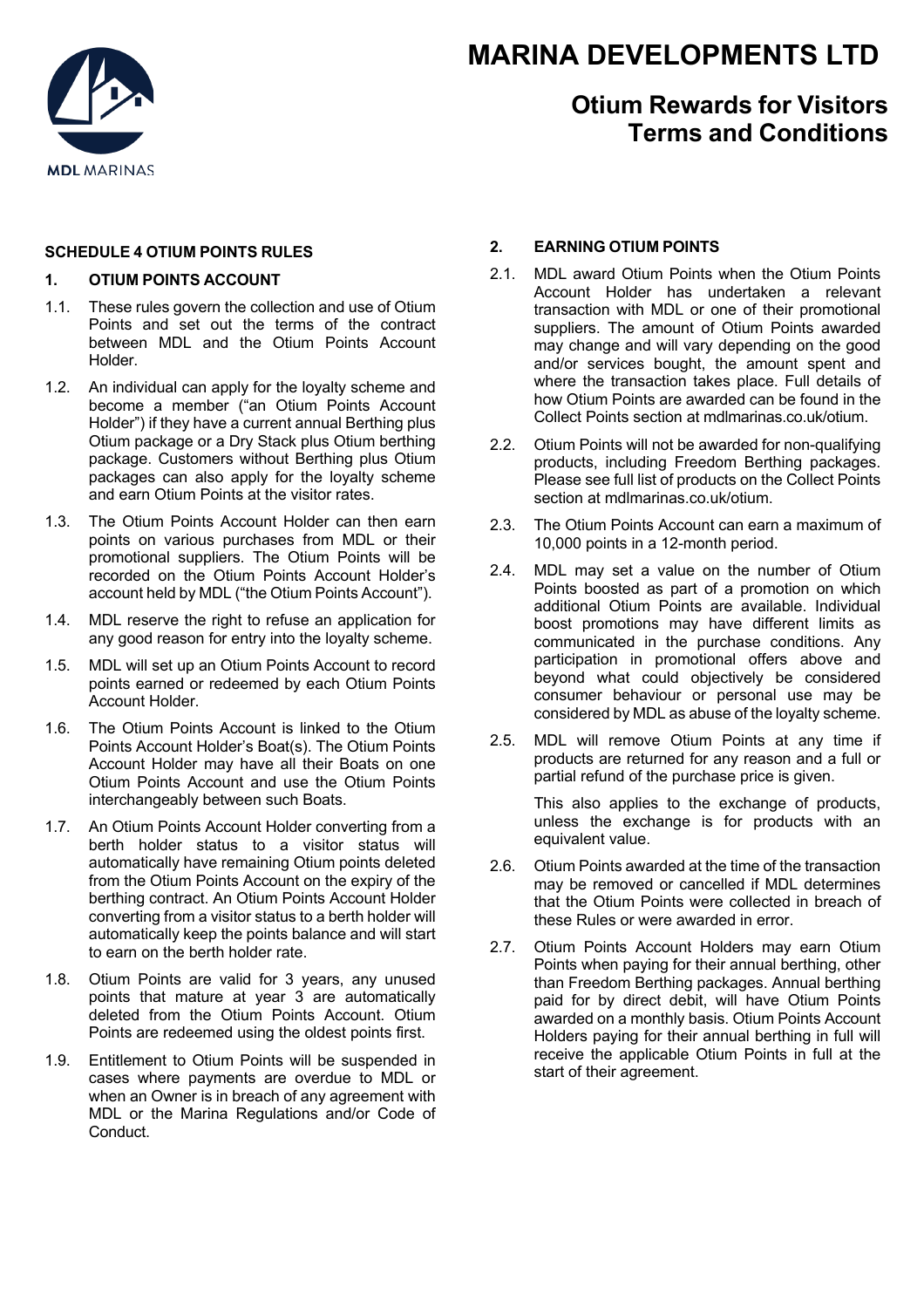- 2.8. Otium Points earned on a transaction:
	- 2.8.1. will be available to spend on the Otium Points Account within 2 working days of such transaction; and
	- 2.8.2. cannot be redeemed against the same transaction.
- 2.9. Otium Points are earned on the remaining transaction cash value, when Otium Points are used to pay for part of the transaction.

### **3. REDEEMING OTIUM POINTS**

- 3.1. The Otium Points Account Holder can redeem Otium Points to obtain goods and services or discounts from MDL or one of their promotional suppliers. Otium Points cannot be converted to cash, vouchers, or any other scheme.
- 3.2. The amount of Otium Points needed may change and will vary depending on the products bought, the amount spent and where the transaction takes place. Full details of how points are redeemed can be found on the MDL web site, www.mdlmarinas.co.uk.

#### **4. GENERAL**

- 4.1. All goods and services or discounts from MDL or one of their promotional suppliers are subject to availability.
- 4.2. Transactions on which Otium Points are earned or redeemed which are made with one of MDL's promotional suppliers are made directly with that supplier and MDL have no responsibility for the delivery, standard, quality or otherwise of any goods and services received or supplied or the failure of the supplier to honour a redemption or make specific goods, services or discounts available.
- 4.3. Transactions on which Otium Points are earned or redeemed are subject to all applicable legal rules and the terms and conditions (including booking requirements, cancellation restrictions, return conditions, warranties and limitations of liability) of MDL or the applicable promotional supplier.
- 4.4. Redeemed Otium Points cannot be used again. If a transaction on which Otium Points are issued or redeemed is cancelled, reversed or not completed, MDL will reverse the associated Otium Points movement. If insufficient Otium Points are available, or MDL suspect fraud or misconduct, any benefits may be refused or cancelled.
- 4.5. Otium Points are personal to the Otium Points Account Holder and cannot be transferred to another Otium Points Account Holder. Otium Points Account Holders may inherit the Otium Points of a family member who has died by providing a written request informing MDL of the account details of the deceased.
- 4.6. Otium Points can only be earned, held, or redeemed as set out in these Rules. Any other use, award, sale, exchange or transfer of Otium Points, or attempt to do so, is a serious breach of these Rules. Any Otium Points not earned and held in accordance with these Rules will be invalid and cannot be redeemed. Any such Otium Points on an Otium Points Account will be deducted and, if they are redeemed, MDL may take other appropriate action.
- 4.7. MDL's Privacy Policy sets out the information that we will gather on Otium Points Account Holders, how an Otium Points Account Holder uses the Otium Points Card and earns and redeems points, how this information will be used and who it may be shared with. The Privacy Policy can be found on www.mdlmarinas.co.uk.
- 4.8. Otium Points Cards are the property of MDL and must be returned to MDL on request or destroyed when no longer valid for use. The Otium Points Account Holder is responsible for the security of all Otium Points Cards issued on the Otium Points Account. If an Otium Points Card is lost or the holder thinks an unauthorised person has become aware of any security code, password or account number, they should contact MDL immediately.
- 4.9. MDL may close any Otium Points Account on which no points have been earned or redeemed for a continuous period of at least 12 months.
- 4.10. MDL may, on notifying the Otium Points Account Holder, immediately suspend or terminate the rights of any Otium Points Account Holder, and/or close any relevant Otium Points Account, if:
	- 4.10.1. they breach these Rules or any applicable terms and conditions;
	- 4.10.2. MDL reasonably believe that any Otium Points Account Holder have dealt with Otium Points in a manner not permitted by these Rules or any applicable terms and conditions;
	- 4.10.3. there is any theft from or misconduct in connection with MDL;
	- 4.10.4. any Otium Points Account Holder supplies false or misleading information to MDL; or
	- 4.10.5. any Otium Points Account Holder are abusive or offensive to any member of MDL staff.
- 4.11. Any Otium Points Account Holder can close the Otium Points Account at any time by notifying MDL. If an Otium Points Account is closed the Otium Points Account Holder rights to redeem Otium Points from that Otium Points Account are lost.
- 4.12. MDL may make changes to these Rules and will give the Otium Points Account Holder as much notice as MDL reasonably can. Earning or redeeming points on an Otium Points Account will constitute acceptance of the revised Rules.